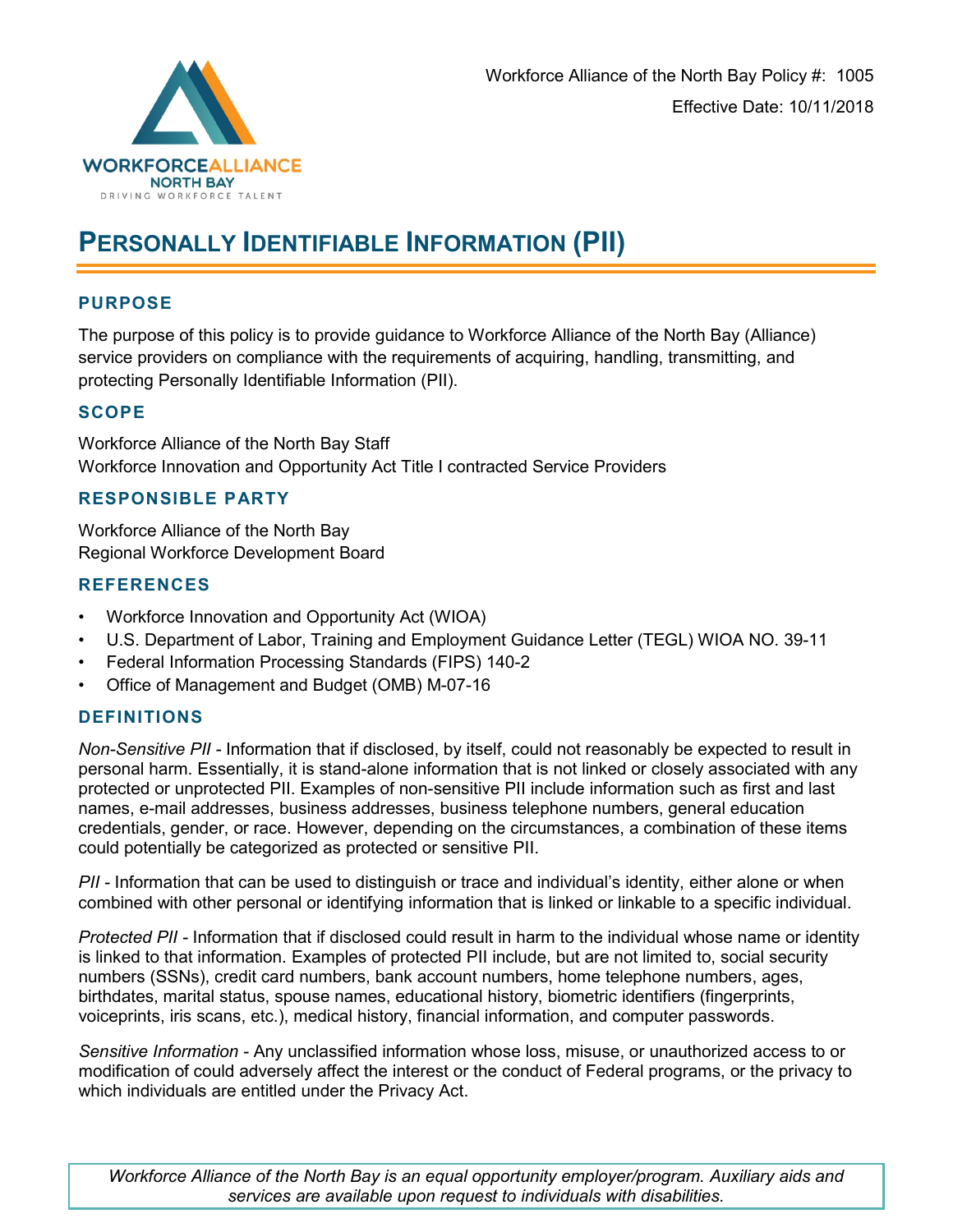*Service Provider -* WIOA Title I contracted service providers for One-Stop Operator, and Adult, Dislocated Worker, and Youth Services, as well as any other contracted entity providing WIOA services.

# **POLICY**

- I. Federal Law and OMB policies require that PII and sensitive information be protected. To ensure compliance with Federal Law and Regulations, Alliance service providers must secure the storage and transmission of PII and sensitive data developed, obtained, or otherwise associated with Workforce Innovation and Opportunities Act (WIOA) funds.
- II. In addition to the requirement above, all grantees must also comply with all the following:
	- A. To ensure that such PII is not transmitted to unauthorized users, all PII and other sensitive data transmitted via e-mail or stored on CDs, DVDs, thumb drives, etc. must be encrypted using Federal Information Processing Standards (FIPS) 140-2 compliant and National Institute of Standards and Technology (NIST) validated cryptographic module. **Service providers must not e-mail unencrypted sensitive or protected PII to any entity.**
	- B. Service providers shall ensure that any PII used during the performance of their grant has been obtained in conformity with this policy and applicable Federal and State Laws governing confidentiality of information.
	- C. Service providers further acknowledge that all PII data obtained through the provision of WIOA services shall be stored in an area that is physically safe from access by unauthorized persons at all times and the data will be processed using grantee issued equipment, managed Information Technology (IT) services, and designated locations approved by the Alliance. Accessing, processing, and storing of WIOA grant PII data on personally owned equipment, at off-site locations (e.g. employee's home), and non-grantee managed IT services (e.g. Yahoo mail), is strictly prohibited.
	- D. Service providers' employees and other personnel who will have access to sensitive confidential/proprietary/private data must be advised of the confidential nature of the information, the safeguards required to protect the information, and that there are civil and criminal sanctions for noncompliance with such safeguards that are contained in Federal and State laws.
	- E. Service providers must have policies and procedures in place under which their employees and other personnel, before being granted access to PII, acknowledge their understanding of the confidential nature of the data and the safeguards with which they must comply in their handling of such data as well as the fact that they may be liable to civil and criminal sanction for improper disclosure.
	- F. Service providers must not extract information from data supplied for any purpose not stated in the related Memorandum of Understanding (MOU), contracts, and/or agreements.
	- G. Access to any PII created by the WIOA grant must be restricted to only those employees of the service provider who need it in their official capacity to perform duties in connection with the scope of work in related MOU, contracts, and/or agreements.
	- H. All PII data must be processed in a manner that will protect the confidentiality of the records/documents and is designed to prevent unauthorized persons from retrieving such records by computer, remote terminal, or any other means. Data may be downloaded to, or maintained on, mobile or portable devices only if the data are encrypted using NIST validated